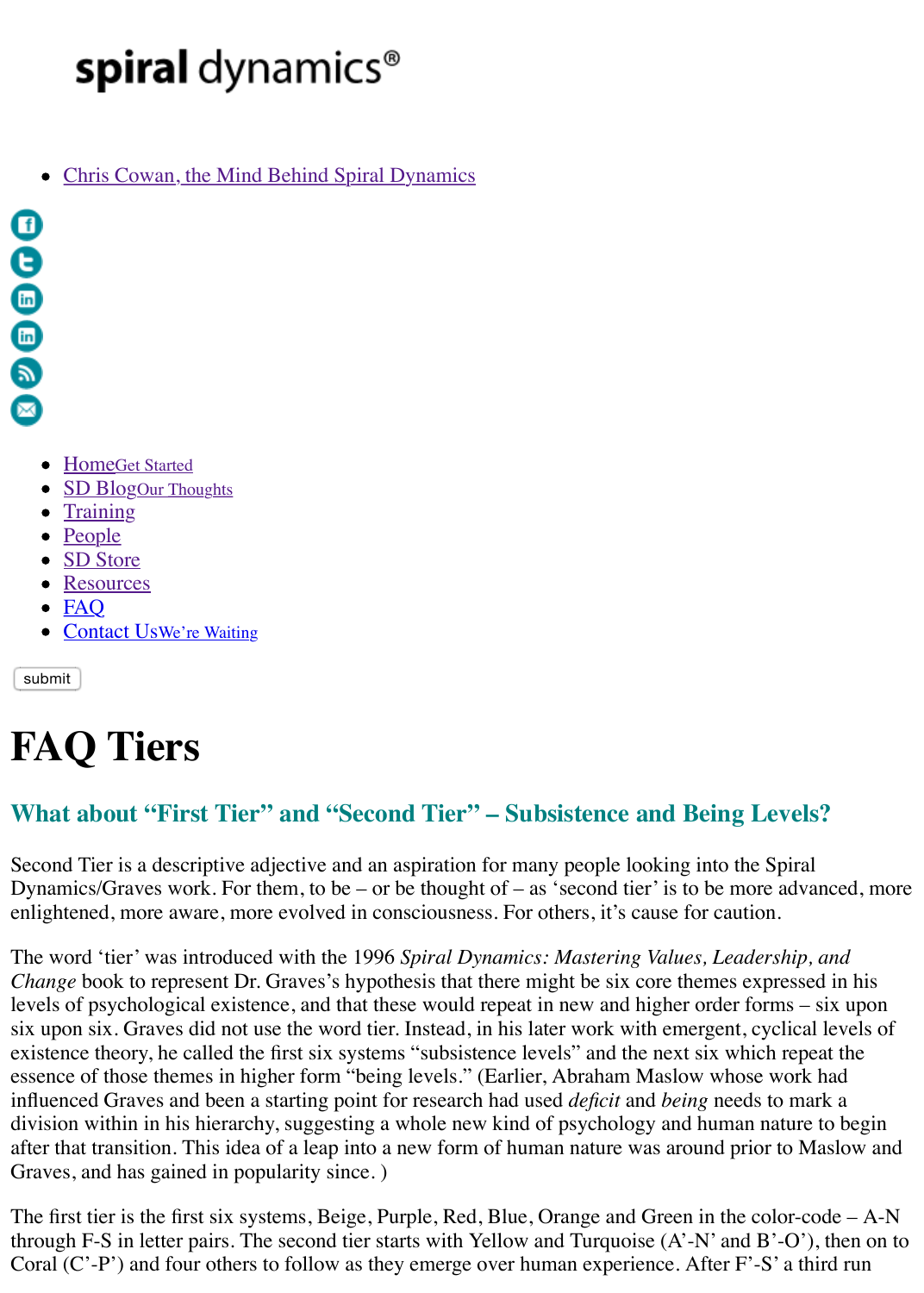through of the six basic themes would begin in a yet higher order form, beginning with A"-N".

An alternative view is that while there might appear to be similarities, the systems do not repeat thematically as new levels emerge. They lie along a developmental continuum that simply keeps going as human nature evolves and new neuronal systems arise. While the differences might appear to increase, there is no giant break-point; there have been many. The significance of each comes more with the position of the observer than the characteristics of the systems. We can argue both ways and try to teach both views in our courses. Read on and decide whether you prefer to tier, or not to tier.

Although this is only an interesting hypothesis, "Second Tier" has become a part of the central dogma of some versions of the Spiral and a popular phrase in the Integral movement long shepherded by Ken Wilber. It is a powerful meme at the core of many people's identities, and a complimentary term for almost anything seen as positive, innovative and forward-looking. On the other hand, being merely 1<sup>st</sup> Tier implies deficiency and lack of understanding, even backwardness and conventionality. Failure is often defined as not being  $2<sup>nd</sup>$  Tier enough. Success means that it must be  $2<sup>nd</sup>$  Tier (a reverse of the usual usage where second tier equals second rate). This is a contagious and sticky meme because it's an easy bipolar explanation; and it is one which we don't believe has much value despite emphasizing it in the book, *Spiral Dynamics*. For others, though, it's an article of faith that must be defended at all costs; to challenge it is heretical. The history of the construct and the intensity of feelings it engenders is interesting.

In his earlier works, Dr. Graves envisioned an open-ended continuum of emergent systems, numbered one through eight, etc., or designated with letter pairs A-N, B-O, C-P, D-Q, E-R, F-S, G-T, H-U, etc. However, later in his research, he noticed what he thought might be a noteworthy break point between the sixth and seventh levels, ala Maslow and others. With that the terminology shifted from G-T, H-U, etc., to primes – A'-N, B'-O', etc. – suggesting a repeat in new and higher order form. In Spiral Dynamics, Beige through Green (A-N through F-S) are the first tier. Yellow and Turquoise (A'-N', B'-O') and four to follow would constitute the second, A"-N".

Graves's idea of six-on-six themes in human nature was only a hypothesis suggested by his data and observations. Earlier he had also looked at groupings of four on four and five on five with "chasm(s) of awesome significance" as possibilities, suggesting a desire to discover underlying patterns throughout his career. Some of our colleagues who have looked at this theory have proposed clusters of three ("triads of consciousness"), while others see a logarithmic progression where every transition from one level of psychological existence to the next is a "quantum leap" in its own right, an order of magnitude shift in human nature.

Because of differences appearing in his data, Graves observed what he called an "incredibly different kind of human being" beginning to appear in the post-counter culture milieu of the late 1960s and early 1970s. These things suggested to him that a great change was underway, one suggested by other theorists and philosophers who had proposed a great transformation in human nature from a baser, more primitive form to one of more compassion, virtue, and "humanity." The editor titled Dr. Grave's 1974 article in *The Futurist* "Human Nature Prepares for a Momentous Leap" to suggest this forthcoming awakening and transformation in our kind. (We add that one can argue notable changes occur between any two of these mega systems whereby human existence is transformed; the sixth to seventh and seventh to eighth are merely the most current evolutions at the leading edge. Massive moves between D-Q and E-R and E-R and F-S are simultaneously shaking our world.)

Keep in mind that Dr. Graves was not totally convinced of the validity of his hypothesis, and it appears only in his later papers and manuscript as an idea worth watching over the years. While he found the idea exciting and enjoyed presenting it, he was certainly never so pretentious as to project what third, fourth or further tiers might be like except in the most general terms, and hoped we would not "blow ourselves up" before they could emerge. In our view, the 6-on-6 preference arose largely from his optimism about humanity, the cultural shifts of his day, because the data did suggest noteworthy differences between F-S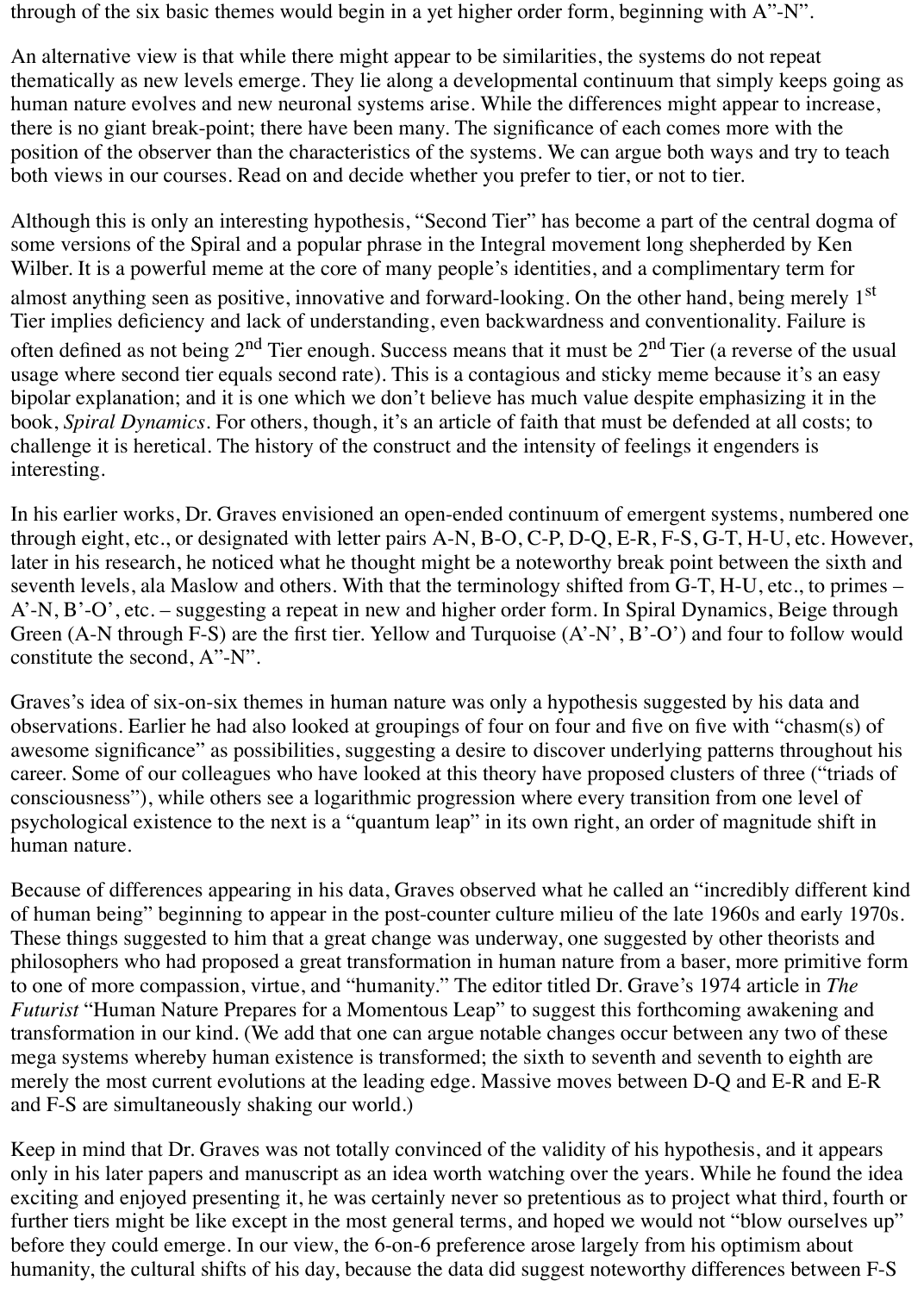and G-T behavior (Green and Yellow in the color language of Spiral Dynamics), and because he'd already done 4-on-4 and 5-on-5 and was excited to discover and report something new from his research.-

As further evidence in support of his hypothesis, Graves began to recognize certain similarities between A'-N' being and the first level, A-N, since both look to individualistic survival, though in vastly different contexts. Thus the designation, A'-N' rather than G-T to suggest the possible repetition of a basic theme and F-S to A'-N' as a break point. On further study, Dr. Graves found a marked increase in "conceptual space," a new freedom from entrapment by irrational fears (not reckless fearlessness) and diminished compulsiveness (desired without absolutes), plus an ability to learn from many sources in many ways. Rather than a focus on having and doing—subsistence issues—he found subjects in this range shifted toward a "being" approach to life with a degree of resignation to coping with the existential realities at hand. (Maslow had hypothesized a similar phenomenon, as had others of his era.) In experiments he found that persons he identified as more A'-N'-like were able to brainstorm more freely, and to process more in decision-making tasks than those centralized in earlier-arising systems. He concluded that this was not due to differences in intelligence (IQ as measured at that time), but to the fading of needs to be impressive, to fear judgment, to fit in, or to find absolute truth. And he believed it represented a change more profound than any previous n human history.

Graves had only a handful of research subjects who he thought might be something beyond G-T. Part of the evidence was that they would look at G-T descriptions and say, 'I used to think like that, but not any more.' He assumed they might have moved on to a next phase; of course, it is possible that they could have regressed, as well. He didn't report conceptions, only philosophized about what a next order being level might be like. He also reported differences in galvanic skin response and attributed that to the possibility of higher level functioning. But since such body awareness/control can occur at many levels within the theory thanks to various practices, it's not exclusive to the upper end any more than the ability to say "holistic quantum consciousness" is.

Graves also hypothesized a move from a sense of plenty in the first rendition of the six basic coping themes to a concern with managing scarcity in the being levels that would come next, a reverse of Maslow. He was quite concerned with the balance of human consumption given a growing population and the resources the planet could offer. Because of similarities between the first subsistence system (survival) and the first being-level system (survival in globalized context), and parallels between the second subsistence (B-O – tribal based around kinship, spirits and customs) and second being  $(B'-O'-$  megatribal existence in a global village espousing gaia consciousness), he concluded that human nature might well emerge like a symphony with these themes repeating, six-upon-six-upon six up to the limits of the brain of *Homo sapiens*. Then we might become something else as we cycle onward.

That second word in the name of Graves's theory – the emergent, *cyclical,* double-helix model of adult biopsychosocial systems development – suggests an oscillation between an inner locus and outer locus of control, a focus on changing the world and adapting to it. Graves hypothesized that this might relate to brain hemisphere dominance as 'right' and 'left' swapped control in a cyclic fashion. Although the validity of this is still an open question, *if* we want to try and differentiate a first phase of *Homo sapiens* from a second, a factor *might* be a more whole-brain way of thinking rather than heavy dominance by either left or right – more complex neuronal connections. This more holistic and cross-linked brain could explain some apparent differences between people and their conceptions of their worlds. The tests of this hypothesis lie in the neurosciences and understanding how Graves-like levels relate to our organismic brain, in cognitive psychology, and in philosophy.

#### *To tier, or not to tier?*

Whether the "tier" hypothesis is solid or not is yet to be established since an upcoming great transformation in human nature was a familiar idea in Graves's day, as it had been for centuries before and has been ever since. Indeed, it might be a notion wired into our brains that we can overcome our baser nature and become truly compassionate and aware in our universe. In our view, over-attention to first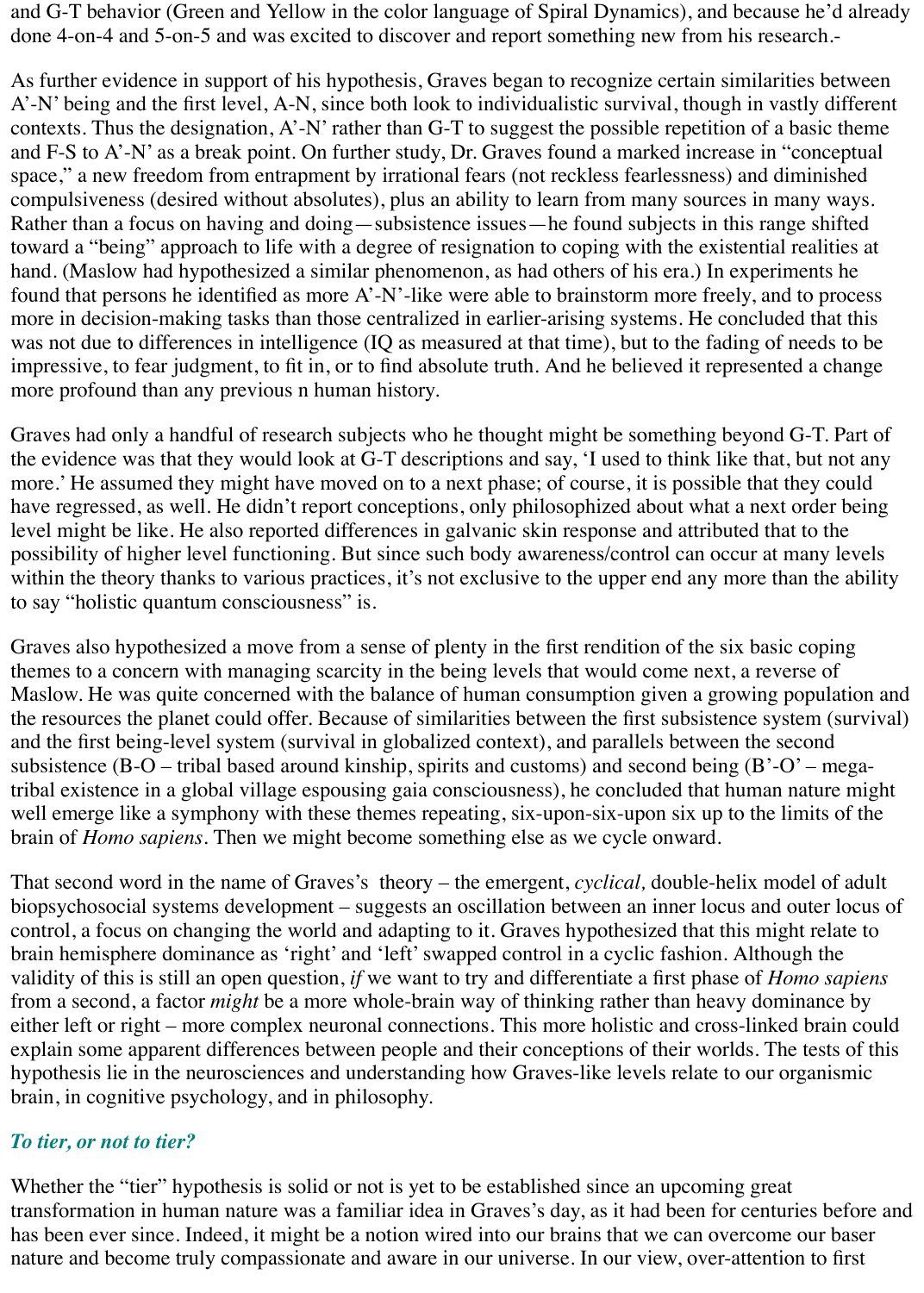tier/second tier differences often injects more confusion than clarity into analysis since it leads to broad over-generalizations, becoming both a monster and red herring. That said, we teach both approaches to our students since there are merits to both perspectives.

The following remarks from Dr. Graves in *The Never Ending Quest* suggest the open-ended nature of the theory:

"And finally, there is the need to distinguish conceptually between certain gross classes of levels, between the levels of the first spiral of psychosocial development and those levels that appear later in psychological time. The first six together I will call THE SUBSISTENCE LEVEL SYSTEMS. Those of the second spiral I will name BEING LEVEL I SYSTEMS. Those of later spirals, should they come to be, would be designated as BEING LEVEL II SYSTEMS, BEING LEVEL III SYSTEMS, etc."

From this it is clear that neither the Spiral model nor Graves aims for a state of ultimate "selfactualization" or completeness of consciousness; no pointy top for the pyramid or godlikeness. Some people have been suggesting a "goal" for the emergent process and a finish to the process of awakening. Others see themselves as perching on higher levels and, in turn, use 'tierism' as a rather arrogant means to look down and sort lesser mortals into classes inferior to themselves. It has, in fact, become a meme.

Be cautious because tierism is a very powerful and ego involving meme at the core of many peoples' identities, an article of faith which must be defended at all costs. Indeed, "Second Tier" has become a part of the central dogma of some derivatives of the Spiral Dynamics approach. It seems that "Second Tier" is now equivalent to a grade of A; it's the compliment of choice, except for those who aspire to being third tier. "First Tier" has become a pejorative and a put-down suggesting deficiency, ordinariness, and lack of understanding. Failure is often defined as not being Second Tier enough. Success means that it must be Second Tier.

Recognize that this tierist attitude misses the point of congruency – that systems are neither bad nor good in their own right; that it is fit between circumstances and conceptualization that matters – good alignment between Helix 1 and Helix 2. While "higher" levels do offer more explanatory power and complexity for the long run, that doesn't make them most effective in the short run. Sometimes, simpler is better for now.

All of this to say that putting much emphasis on first tier, second tier distinctions may be following a false —or at least relatively unimportant—trail, and that projecting future tiers is at worst an exercise in hubris, at best something better left up to pundits and philosophers. We suggest concentrating on a more functional human spiral rather than becoming too distracted by 'tierism'.

### **What can happen with tierism?**

The 'tier-anical' view often assigns superiority and spiritual cleverness to the "second tier" and relegates the first tier to second-rate status, creating categories for greater and lesser mortals with the second tier nearer to transcendent being. It's an almost dichotomous perspective that is far from the intent of the theory which grants strengths to each level because each is appropriate and useful in its context. This over-reaching approach sometimes rings of stretched D-Q (Blue) aspirations and the search for saintliness and salvation, along with aspirational E-R (Orange) delusion of a universe revolving around the self, focused on an ultimate "personal best," all couched in post-New Age lingo and transcendent egotism.

While we agree with Dr. Graves that higher levels offer more possibilities than lower levels, and that getting higher-level thinking into government and education is a laudable goal, that is not to say that healthy, effective expressions of all the systems aren't desirable, or that many problems can't be solved congruently throughout the spiral: D with Q, E with R, F with S, etc. The caveat is that the expressions be constructive, open, and healthy.

As we've said, being recognized as 'second tier' has become a core identity for many devout members of